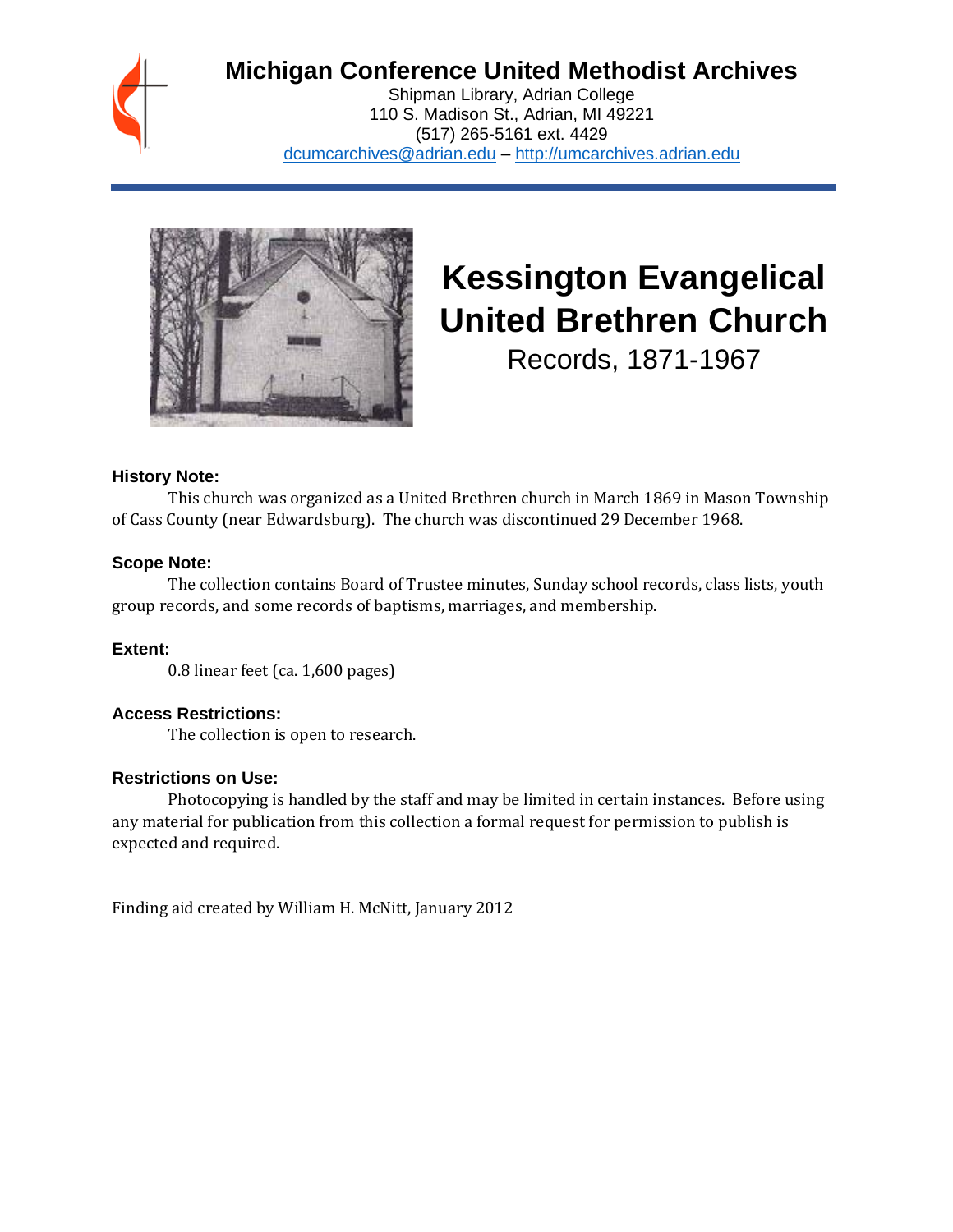## **Appointments List**

No earlier appointments, possibly under a different name.

- 1920-1921: Carl Smith
- 1921-1922: Frederick Williams
- 1922-1923: Anna Shultz & Samuel Snyder
- 1923-1924: Adelbert D. Swambaugh
- 1924-1925: Eldie O. McSherry
- 1925-1926: A.L. Allison & Orville E. Chance
- 1926-1927: To be supplied
- 1927-1928: Harry D. Meads
- 1928-1929: John Medcalf
- 1929-1931: Wilder Montgomery
- 1931-1933: Lawrence D. Reynolds
- 1933-1934: Lawrence D. Reynolds & A. LaVerne Spafford
- 1934-1936: A. LaVerne Spafford
- 1936-1940: Inez Martz
- 1940-1942: Orville L. Heltzel
- 1942-June 1943: Harry E. White
- June 1943-1944: Walter W. Arnold
- 1944-1944: Clifford N. Stormes
- 1944-1948: Thomas James Wood
- 1948-1952: Joseph E. Shaw
- 1952-1956: Gerald R. Bates
- 1956-1957: James Waltz
- 1957-1959: Elwood V. Berkompas
- 1959-1962: G. Charles Ball
- 1962-1965: Walter J. Rothfuss
- 1965-1968[: Wayne M. Palmer](http://umcarchives.adrian.edu/clergy/palmerwm.php)